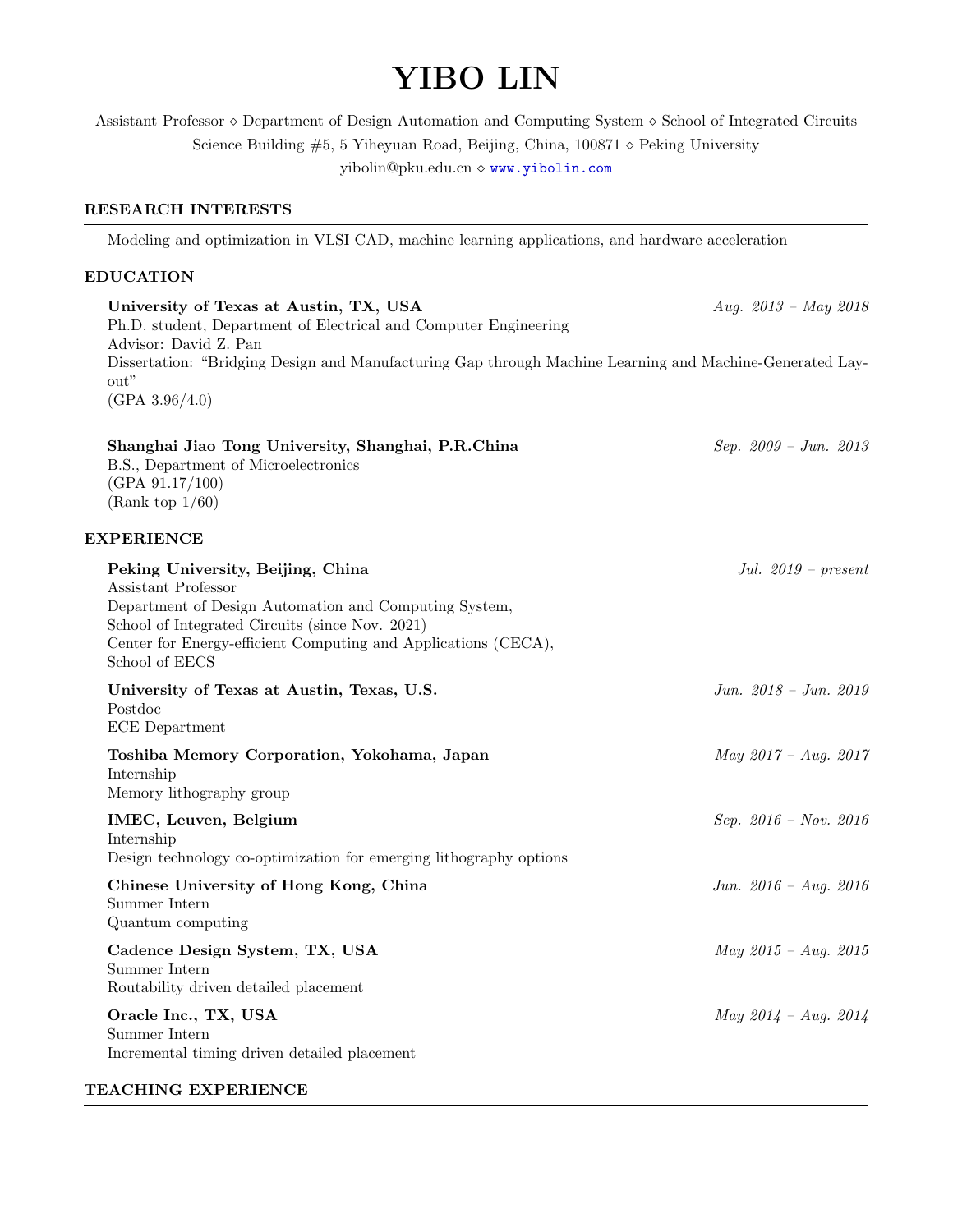| Instructor         | Optimization and Machine Learning in VLSI Design Automation | Spring 2021-2022 |
|--------------------|-------------------------------------------------------------|------------------|
| Instructor         | Introduction to Computing B                                 | Fall 2020-2021   |
| Guest Lecture      | EE382M: VLSI CAD & Optimizations                            | Fall 2018        |
| Guest Lecture      | EE382M: VLSI Physical Design Automation                     | Fall 2017        |
| Teaching Assistant | EE382M: VLSI I                                              | Fall 2014        |

## AWARDS AND HONORS

| Best Paper Award $(4/249)$                                                 | <b>DATE</b>                   | 2022 |
|----------------------------------------------------------------------------|-------------------------------|------|
| Donald O. Pederson Best Paper Award $(2/3495 \text{ in } 4 \text{ years})$ | <b>TCAD</b>                   | 2021 |
| Best Paper Award                                                           | <b>ISPD</b>                   | 2020 |
| Best Paper Award Nomination                                                | ASPDAC                        | 2020 |
| Best Paper Award $(1/201)$ & Nomination $(5/201)$                          | <b>DAC</b>                    | 2019 |
| Best Paper Award Nomination                                                | <b>ISPD</b>                   | 2019 |
| Inaugural Best Paper Award                                                 | Integration, the VLSI Journal | 2018 |
| Graduate Continuing Fellowship                                             | University of Texas at Austin | 2017 |
| Franco Cerrina Memorial Best Student Paper Award                           | <b>SPIE</b>                   | 2016 |
| A. Richard Newton Young Student Fellow                                     | <b>DAC</b>                    | 2014 |
| National Scholarship                                                       | Shanghai Jiao Tong University | 2012 |
| Samsung Scholarship                                                        | Shanghai Jiao Tong University | 2011 |
| The Second Prize Scholarship                                               | Shanghai Jiao Tong University | 2010 |

# PROFESSIONAL SERVICE

# TPC Member

- ACM/IEEE Design Automation Conference (DAC): 2020.
- IEEE/ACM International Conference on Computer-Aided Design (ICCAD): 2018, 2019, 2020, 2021.
- IEEE International Conference on Computer Design (ICCD): 2019.
- IEEE/ACM Asia and South Pacific Design Automation Conference (ASPDAC): 2021, 2022.
- ACM International Symposium on Physical Design (ISPD): 2020.
- ACM/IEEE Workshop on Machine Learning for CAD (MLCAD): 2021.
- Workshop on Synthesis And System Integration of Mixed Information technologies (SASIMI): 2021.
- IEEE Electron Devices Technology and Manufacturing Conference (EDTM): 2021.
- IEEE International Conference on Artificial Intelligence Circuits and Systems (AICAS): 2022.

#### Journal Reviewer

- IEEE Transaction on Computer-Aided Design of Integrated Circuits and Systems (TCAD)
- IEEE Transactions on Computers (TC)
- ACM Transaction on Design Automation of Electronic Systems (TODAES)
- SPIE Journal of Micro/Nanolithography, MEMS, and MOEMS (JM3)
- Elsevier, Integration, the VLSI Journal (Integration)

## Journal Editor

• ACM Transaction on Design Automation of Electronic Systems (TODAES) Special Issue on MLCAD, 2022

# EC Member

• ACM/IEEE Workshop on Machine Learning for CAD (MLCAD) 2021, financial chair.

# PUBLICATIONS

#### Book Chapters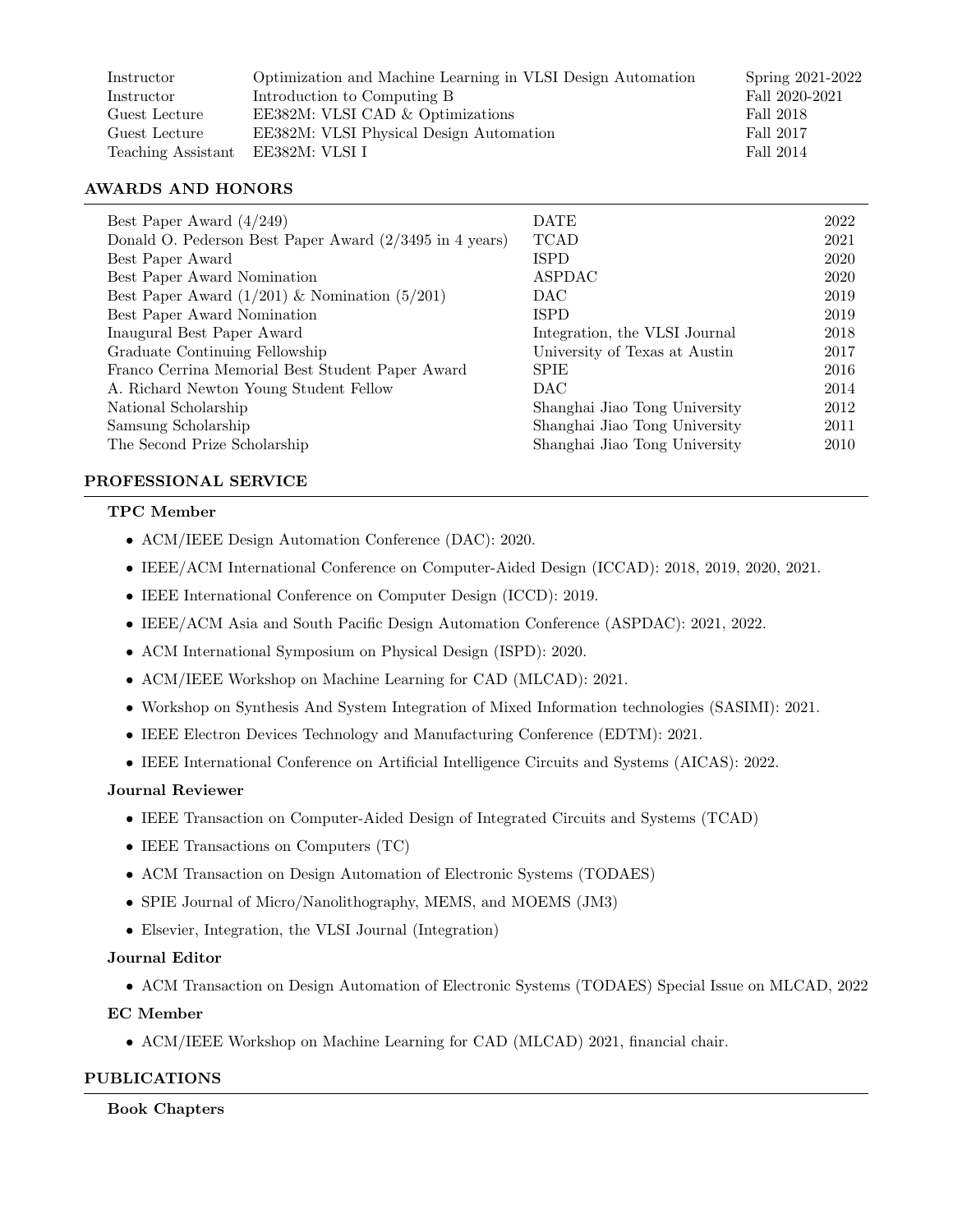[B1] Yibo Lin and David Z. Pan, ["Machine Learning in Physical Verification, Mask Synthesis, and Physical](http://dx.doi.org/10.1007/978-3-030-04666-8_4) [Design"](http://dx.doi.org/10.1007/978-3-030-04666-8_4), Machine Learning in VLSI Computer-Aided Design, Springer, 2018, edited by Abe Elfedel, Duane Boning and Xin Li. (Invited Book Chapter)

#### Journal Papers

- [J32] Yibo Lin, Tong Qu, Zongqing Lu, Yajuan Su and Yayi Wei, ["Asynchronous Reinforcement Learning](https://doi.org/10.1109/TCAD.2021.3117505) [Framework and Knowledge Transfer for Net Order Exploration in Detailed Routing"](https://doi.org/10.1109/TCAD.2021.3117505), IEEE Transactions on Computer-Aided Design of Integrated Circuits and Systems (TCAD), 2021. (accepted)
- [J31] Zizheng Guo, Mingwei Yang, Tsung-Wei Huang and Yibo Lin, ["A Provably Good and Practically](https://doi.org/10.1109/TCAD.2021.3124758) [Efficient Algorithm for Common Path Pessimism Removal in Large Designs"](https://doi.org/10.1109/TCAD.2021.3124758), IEEE Transactions on Computer-Aided Design of Integrated Circuits and Systems (TCAD), 2021. (accepted)
- [J30] Martin Rapp, Hussam Amrouch, Yibo Lin, Bei Yu, David Z. Pan, Marilyn Wolf and Jörg Henkel, ["MLCAD: A Survey of Research in Machine Learning for CAD"](https://doi.org/10.1109/TCAD.2021.3124762), IEEE Transactions on Computer-Aided Design of Integrated Circuits and Systems (TCAD), 2021. (accepted)
- [J29] Wei Li, Jialu Xia, Yuzhe Ma, Jialu Li, Yibo Lin and Bei Yu, ["Adaptive Layout Decomposition with](https://doi.org/10.1109/TCAD.2022.3140729) [Graph Embedding Neural Networks"](https://doi.org/10.1109/TCAD.2022.3140729), IEEE Transactions on Computer-Aided Design of Integrated Circuits and Systems (TCAD), 2021. (accepted)
- [J28] Tsung-Wei Huang, Dian-Lun Lin, Chun-Xun Lin and Yibo Lin, ["Taskflow: A Lightweight Parallel](https://doi.org/10.1109/TPDS.2021.3104255) [and Heterogeneous Task Graph Computing System"](https://doi.org/10.1109/TPDS.2021.3104255), IEEE Transactions on Parallel and Distributed Systems (TPDS), Aug, 2021.
- [J27] Yibai Meng, Wuxi Li, Yibo Lin and David Z. Pan, ["elfPlace: Electrostatics-based Placement for Large-](https://doi.org/10.1109/TCAD.2021.3053191)[Scale Heterogeneous FPGAs"](https://doi.org/10.1109/TCAD.2021.3053191), IEEE Transactions on Computer-Aided Design of Integrated Circuits and Systems (TCAD), Jan, 2021.
- [J26] Wei Li, Yuzhe Ma, Qi Sun, Zhang Lu , Yibo Lin, Iris Hui-Ru Jiang, Bei Yu and David Z. Pan, ["OpenMPL: An Open Source Layout Decomposer"](https://doi.org/10.1109/TCAD.2020.3042175), IEEE Transactions on Computer-Aided Design of Integrated Circuits and Systems (TCAD), 2020. (accepted)
- [J25] Tsung-Wei Huang, Yibo Lin, Chun-Xun Lin, Guannan Guo and Martin Wong, ["Cpp-Taskflow: A](https://doi.org/10.1109/TCAD.2021.3082507) [General-purpose Parallel Task Programming System at Scale"](https://doi.org/10.1109/TCAD.2021.3082507), IEEE Transactions on Computer-Aided Design of Integrated Circuits and Systems (TCAD), Sep, 2020.
- [J24] Hao Chen, Mingjie Liu, Biying Xu, Keren Zhu, Xiyuan Tang, Shaolan Li, Yibo Lin, Nan Sun and David Z. Pan, ["MAGICAL: An Open-Source Fully Automated Analog IC Layout System from Netlist](https://doi.org/10.1109/MDAT.2020.3024153) [to GDSII"](https://doi.org/10.1109/MDAT.2020.3024153), IEEE Design & Test, Sep, 2020. (accepted)
- [J23] Jing Chen, Mohamed Baker Alawieh, Yibo Lin, Maolin Zhang, Jun Zhang, Yufeng Guo and David Z. Pan, ["Automatic Selection of Structure Parameters of Silicon on Insulator Lateral Power Device Using](https://doi.org/10.1109/LED.2020.3013571) [Bayesian Optimization"](https://doi.org/10.1109/LED.2020.3013571), IEEE Electron Device Letters (EDL), Aug, 2020. (accepted)
- [J22] Ying Chen, Yibo Lin, Rui Chen, Lisong Dong, Ruixuan Wu, Tianyang Gai, Le Ma, Yajuan Su and Yayi Wei, ["EUV Multilayer Defect Characterization via Cycle-Consistent Learning"](https://doi.org/10.1364/OE.394590), Optics Express, Jun, 2020.
- [J21] Yibo Lin, Zixuan Jiang, Jiaqi Gu, Wuxi Li, Shounak Dhar, Haoxing Ren, Brucek Khailany and David Z. Pan, ["DREAMPlace: Deep Learning Toolkit-Enabled GPU Acceleration for Modern VLSI Place](https://doi.org/10.1109/TCAD.2020.3003843)[ment"](https://doi.org/10.1109/TCAD.2020.3003843), IEEE Transactions on Computer-Aided Design of Integrated Circuits and Systems (TCAD), Jun, 2020. (Best Paper Award)
- [J20] Junzhe Cai, Changhao Yan, Yudong Tao, Yibo Lin, Sheng-Guo Wang, David Z. Pan and Xuan Zeng, ["A Novel and Unified Full-chip CMP Model Aware Dummy Fill Insertion Framework with SQP-](https://doi.org/10.1109/TCAD.2020.3001380)[Based Optimization Method"](https://doi.org/10.1109/TCAD.2020.3001380), IEEE Transactions on Computer-Aided Design of Integrated Circuits and Systems (TCAD), Jun, 2020. (accepted)
- [J19] Mohamed Baker Alawieh, Yibo Lin, Zaiwei Zhang, Meng Li, Qixing Huang and David Z. Pan, ["GAN-](https://doi.org/10.1109/TCAD.2020.2995338)[SRAF: Sub-Resolution Assist Feature Generation using Generative Adversarial Networks"](https://doi.org/10.1109/TCAD.2020.2995338), IEEE Transactions on Computer-Aided Design of Integrated Circuits and Systems (TCAD), May, 2020. (accepted)
- [J18] Yibo Lin, Wuxi Li, Jiaqi Gu, Haoxing Ren, Brucek Khailany and David Z. Pan, ["ABCDPlace:](https://doi.org/10.1109/TCAD.2020.2971531) [Accelerated Batch-based Concurrent Detailed Placement on Multi-threaded CPUs and GPUs"](https://doi.org/10.1109/TCAD.2020.2971531), IEEE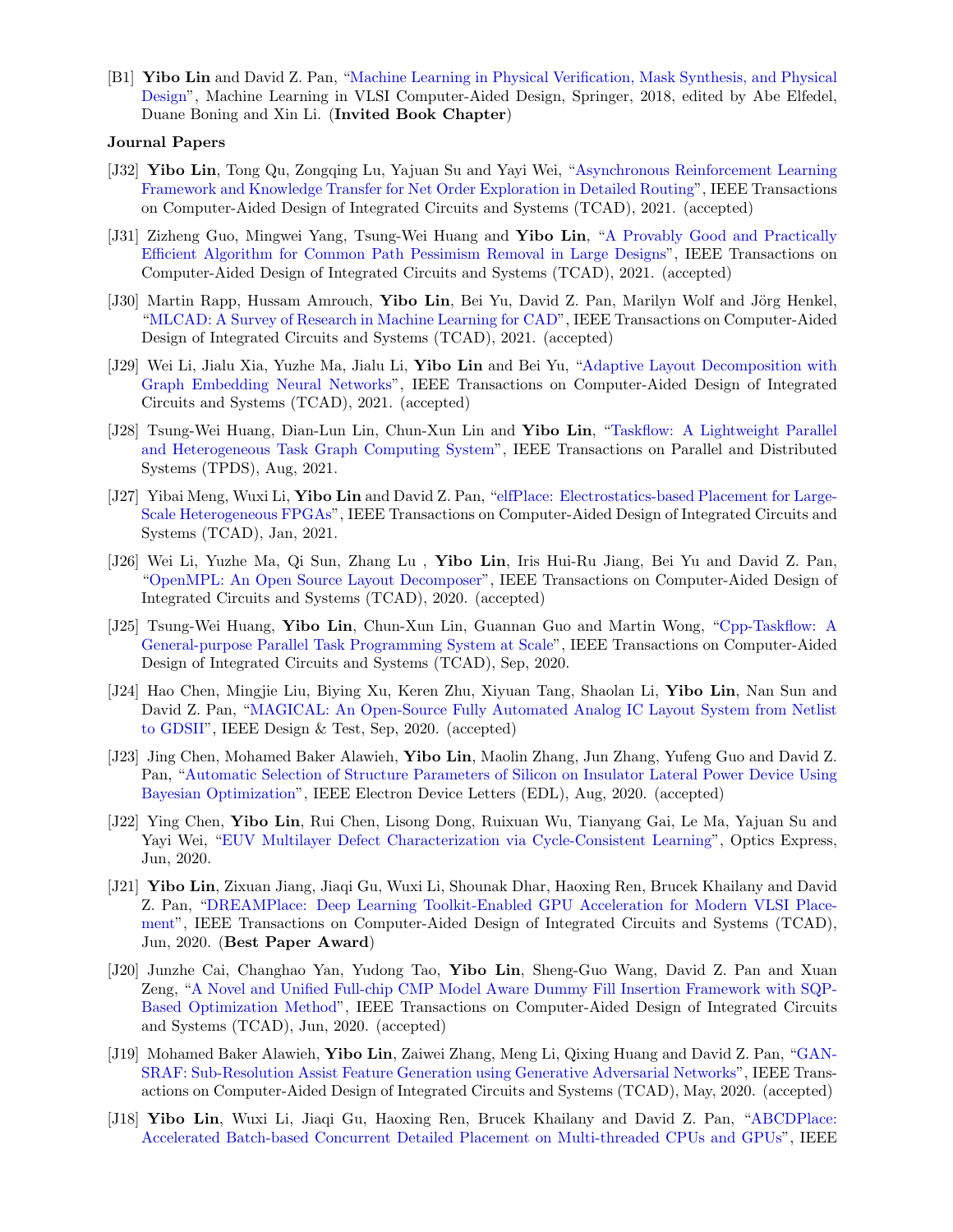Transactions on Computer-Aided Design of Integrated Circuits and Systems (TCAD), Feb, 2020. (accepted)

- [J17] Jing Chen, Mohamed Baker Alawieh, Yibo Lin, Maolin Zhang, Jun Zhang, Yufeng Guo and David Z. Pan, ["Powernet: SOI Lateral Power Device Breakdown Prediction With Deep Neural Networks"](https://doi.org/10.1109/ACCESS.2020.2970966), IEEE Access, Feb, 2020.
- [J16] Ying Chen, Yibo Lin, Lisong Dong, Tianyang Gai, Rui Chen, Yajuan Su, Yayi Wei and David Z. Pan, ["SoulNet: Ultrafast Optical Source Optimization Utilizing Generative Neural Networks for Advanced](https://dx.doi.org/10.1117/1.JMM.18.4.043506) [Lithography"](https://dx.doi.org/10.1117/1.JMM.18.4.043506), Journal of Micro/Nanolithography, MEMS, and MOEMS (JM3), Nov, 2019.
- [J15] Yibo Lin, Meng Li, Yuki Watanabe, Taiki Kimura, Tetsuaki Matsunawa, Shigeki Nojima and David Z. Pan, ["Data Efficient Lithography Modeling with Transfer Learning and Active Data Selection"](https://doi.org/10.1109/TCAD.2018.2864251), IEEE Transactions on Computer-Aided Design of Integrated Circuits and Systems (TCAD), Oct, 2019.
- [J14] Ying Chen, Yibo Lin, Tianyang Gai, Yajuan Su, Yayi Wei and David Z. Pan, ["Semi-Supervised](https://doi.org/10.1109/TCAD.2019.2912948) [Hotspot Detection with Self-Paced Multi-Task Learning"](https://doi.org/10.1109/TCAD.2019.2912948), IEEE Transactions on Computer-Aided Design of Integrated Circuits and Systems (TCAD), Apr, 2019.
- [J13] Jing Chen, Yibo Lin, Yufeng Guo, Maolin Zhang, Mohamed Baker Alawieh and David Z. Pan, ["Lithography Hotspot Detection Using a Double Inception Module Architecture"](https://doi.org/10.1117/1.JMM.18.1.013507), Journal of Micro/Nanolithography, MEMS, and MOEMS (JM3), Mar, 2019.
- [J12] Yibo Lin, Bei Yu, Meng Li and David Z. Pan, ["Layout Synthesis for Topological Quantum Circuits](https://doi.org/10.1109/TCAD.2017.2760511) [with 1D and 2D Architectures"](https://doi.org/10.1109/TCAD.2017.2760511), IEEE Transactions on Computer-Aided Design of Integrated Circuits and Systems (TCAD), Aug, 2018.
- [J11] Meng Li, Bei Yu, Yibo Lin, Xiaoqing Xu, Wuxi Li and David Z Pan, ["A practical split manufacturing](https://doi.org/10.1109/TCAD.2018.2859402) [framework for trojan prevention via simultaneous wire lifting and cell insertion"](https://doi.org/10.1109/TCAD.2018.2859402), IEEE Transactions on Computer-Aided Design of Integrated Circuits and Systems (TCAD), Jul, 2018.
- [J10] Xiaoqing Xu, Yibo Lin, Meng Li, Tetsuaki Matsunawa, Shigeki Nojima, Chikaaki Kodama, Toshiya Kotani and David Z. Pan, ["Subresolution Assist Feature Generation With Supervised Data Learning"](https://doi.org/10.1109/TCAD.2017.2748029), IEEE Transactions on Computer-Aided Design of Integrated Circuits and Systems (TCAD), Jun, 2018.
- [J9] Yibo Lin, Bei Yu, Xiaoqing Xu, Jhih-Rong Gao, Natarajan Viswanathan, Wen-Hao Liu, Zhuo Li, Charles J Alpert and David Z. Pan, ["MrDP: Multiple-row detailed placement of heterogeneous-sized](https://doi.org/10.1109/TCAD.2017.2748025) [cells for advanced nodes"](https://doi.org/10.1109/TCAD.2017.2748025), IEEE Transactions on Computer-Aided Design of Integrated Circuits and Systems (TCAD), Jun, 2018.
- [J8] Wuxi Li, Yibo Lin, Meng Li, Shounak Dhar and David Z. Pan, ["UTPlaceF 2.0: A High-Performance](https://doi.org/10.1145/3174849) [Clock-Aware FPGA Placement Engine"](https://doi.org/10.1145/3174849), ACM Transactions on Design Automation of Electronic Systems (TODAES), Jun, 2018.
- [J7] Yibo Lin, Bei Yu and David Z. Pan, ["High performance dummy fill insertion with coupling and unifor](http://dx.doi.org/10.1109/TCAD.2016.2638452)[mity constraints"](http://dx.doi.org/10.1109/TCAD.2016.2638452), IEEE Transactions on Computer-Aided Design of Integrated Circuits and Systems (TCAD), Sep, 2017.
- [J6] Yibo Lin, Bei Yu, Biying Xu and David Z. Pan, ["Triple patterning aware detailed placement toward](http://dx.doi.org/10.1109/TCAD.2017.2648843) [zero cross-row middle-of-line conflict"](http://dx.doi.org/10.1109/TCAD.2017.2648843), IEEE Transactions on Computer-Aided Design of Integrated Circuits and Systems (TCAD), Jul, 2017.
- [J5] Xiaoqing Xu, Yibo Lin, Meng Li, Jiaojiao Ou, B. Cline and D. Z. Pan, ["Redundant local-Loop insertion](http://dx.doi.org/10.1109/TCAD.2017.2651811)" [for unidirectional routing"](http://dx.doi.org/10.1109/TCAD.2017.2651811), IEEE Transactions on Computer-Aided Design of Integrated Circuits and Systems (TCAD), Jul, 2017.
- [J4] Yibo Lin, Bei Yu, Yi Zou, Zhuo Li, Charles J Alpert and David Z. Pan, ["Stitch aware detailed](http://dx.doi.org/10.1016/j.vlsi.2017.02.004) [placement for multiple e-beam lithography"](http://dx.doi.org/10.1016/j.vlsi.2017.02.004), Integration, the VLSI Journal, Jun, 2017. (Best Paper Award)
- [J3] Yibo Lin, Xiaoqing Xu, Bei Yu, Ross Baldick and David Z. Pan, ["Triple/quadruple patterning layout](http://dx.doi.org/10.1117/1.JMM.16.2.023507) [decomposition via linear programming and iterative rounding"](http://dx.doi.org/10.1117/1.JMM.16.2.023507), Journal of Micro/Nanolithography, MEMS, and MOEMS (JM3), Jun, 2017.
- [J2] Bei Yu, Xiaoqing Xu, Subhendu Roy, Yibo Lin, Jiaojiao Ou and David Z. Pan, ["Design for manu](http://link.springer.com/article/10.1007%2Fs11432-016-5560-6)[facturability and reliability in extreme-scaling VLSI"](http://link.springer.com/article/10.1007%2Fs11432-016-5560-6), Science China Information Sciences, May, 2016. (Invited paper)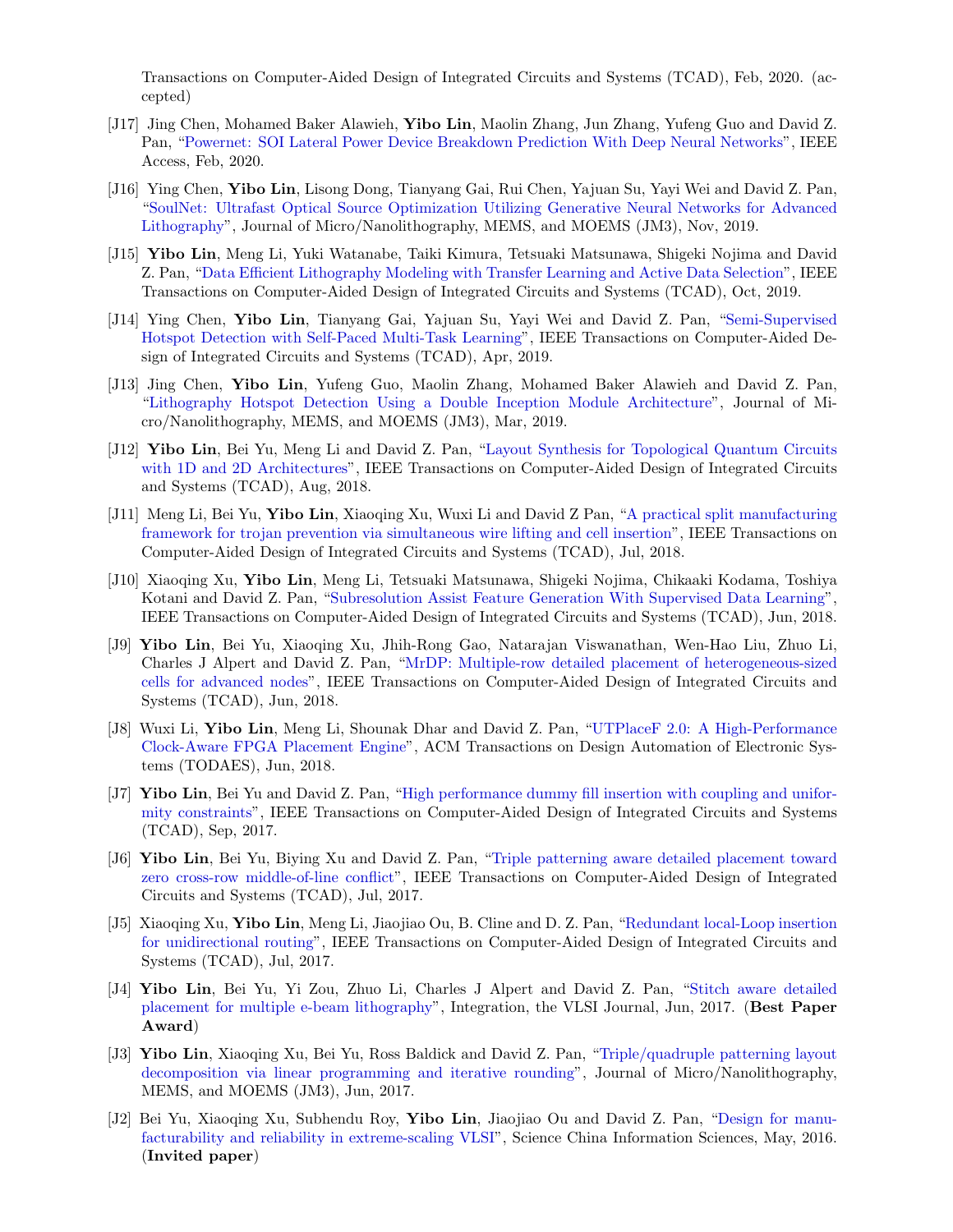[J1] Bei Yu, Xiaoqing Xu, Jhih-Rong Gao, Yibo Lin, Zhuo Li, Charles Alpert and David Z. Pan, ["Method](https://doi.org/10.1109/TCAD.2015.2401571)[ology for standard cell compliance and detailed placement for triple patterning lithography"](https://doi.org/10.1109/TCAD.2015.2401571), IEEE Transactions on Computer-Aided Design of Integrated Circuits and Systems (TCAD), May, 2015.

#### Conference Papers

- [C65] Jing Mai, Yibai Meng, Zhixiong Di and Yibo Lin, ["Multi-Electrostatic FPGA Placement Considering](https://doi.org/10.1145/3489517.3530568) [SLICEL-SLICEM Heterogeneity and Clock Feasibility"](https://doi.org/10.1145/3489517.3530568), ACM/IEEE Design Automation Conference (DAC), San Francisco, CA, Jul 10-14, 2022. (accepted)
- [C64] Zizheng Guo and Yibo Lin, ["Differentiable-Timing-Driven Global Placement"](https://doi.org/10.1145/3489517.3530486), ACM/IEEE Design Automation Conference (DAC), San Francisco, CA, Jul 10-14, 2022. (accepted)
- [C63] Zizheng Guo, Mingjie Liu, Jiaqi Gu, Shuhan Zhang, David Z. Pan and Yibo Lin, ["A Timing En](https://doi.org/10.1145/3489517.3530597)[gine Inspired Graph Neural Network Model for Pre-Routing Slack Prediction"](https://doi.org/10.1145/3489517.3530597), ACM/IEEE Design Automation Conference (DAC), San Francisco, CA, Jul 10-14, 2022. (accepted)
- [C62] Zuodong Zhang, Zizheng Guo, Yibo Lin, Runsheng Wang and Ru Huang, ["AVATAR: An Aging](https://doi.org/10.1145/3489517.3530530)[and Variation-Aware Dynamic Timing Analyzer for Application-based DVAFS"](https://doi.org/10.1145/3489517.3530530), ACM/IEEE Design Automation Conference (DAC), San Francisco, CA, Jul 10-14, 2022. (accepted)
- [C61] Bowen Wang, Guibao Shen, Dong Li, Jianye Hao, Wulong Liu, Yu Huang, Hongzhong Wu, Yibo Lin, Guangyong Chen and Pheng Ann Heng, "LHNN: Lattice Hypergraph Neural Network for VLSI Congestion Prediction", ACM/IEEE Design Automation Conference (DAC), San Francisco, CA, Jul 10-14, 2022. (accepted)
- [C60] Zuodong Zhang, Zizheng Guo, Yibo Lin, Runsheng Wang and Ru Huang, "EventTimer: Fast and Accurate Event-Based Dynamic Timing Analysis", IEEE/ACM Proceedings Design, Automation and Test in Eurpoe (DATE), Antwerp, Belgium, Mar 14-23, 2022. (accepted)
- [C59] Siting Liu, Peiyu Liao, Zhitang Chen, Wenlong Lv, Yibo Lin and Bei Yu, "FastGR: Global Routing on CPU-GPU with Heterogeneous Task Graph Scheduler", IEEE/ACM Proceedings Design, Automation and Test in Eurpoe (DATE), Antwerp, Belgium, Mar 14-23, 2022. (Best Paper Award)(accepted)
- [C58] Peiyu Liao, Siting Liu, Zhitang Chen, Wenlong Ly, Yibo Lin and Bei Yu, "DREAMPlace 4.0: Timingdriven Global Placement with Momentum-based Net Weighting", IEEE/ACM Proceedings Design, Automation and Test in Eurpoe (DATE), Antwerp, Belgium, Mar 14-23, 2022. (accepted)
- [C57] Haoyu Yang, Kit Fung, Yuxuan Zhao, Yibo Lin and Bei Yu, "Mixed-Cell-Height Legalization on CPU-GPU Heterogeneous Systems", IEEE/ACM Proceedings Design, Automation and Test in Eurpoe (DATE), Antwerp, Belgium, Mar 14-23, 2022. (accepted)
- [C56] Xun Jiang, Yibo Lin and Zhongfeng Wang, ["FPGA-Accelerated Maze Routing Kernel for VLSI](https://doi.org/10.1109/ASP-DAC52403.2022.9712533) [Designs"](https://doi.org/10.1109/ASP-DAC52403.2022.9712533), IEEE/ACM Asia and South Pacific Design Automation Conference (ASPDAC), Virtual Conference, Jan 17-20, 2022.
- [C55] Kexing Zhou, Zizheng Guo, Tsung-Wei Huang and Yibo Lin, ["Efficient Critical Paths Search Al](https://doi.org/10.1109/ASP-DAC52403.2022.9712566)[gorithm using Mergeable Heap"](https://doi.org/10.1109/ASP-DAC52403.2022.9712566), IEEE/ACM Asia and South Pacific Design Automation Conference (ASPDAC), Virtual Conference, Jan 17-20, 2022.
- [C54] Zizheng Guo, Tsung-Wei Huang and Yibo Lin, ["A Provably Good and Practically Efficient Algorithm](https://doi.org/10.1109/DAC18074.2021.9586085) [for Common Path Pessimism Removal in Large Designs"](https://doi.org/10.1109/DAC18074.2021.9586085), ACM/IEEE Design Automation Conference (DAC), San Francisco, CA, Dec 05-09, 2021.
- [C53] Guannan Guo, Tsung-Wei Huang, Yibo Lin and Martin Wong, ["GPU-accelerated Path-based Timing](https://doi.org/10.1109/DAC18074.2021.9586316) [Analysis"](https://doi.org/10.1109/DAC18074.2021.9586316), ACM/IEEE Design Automation Conference (DAC), San Francisco, CA, Dec 05-09, 2021.
- [C52] Zizheng Guo, Jing Mai and Yibo Lin, ["Ultrafast CPU/GPU Kernels for Density Accumulation in](https://doi.org/10.1109/DAC18074.2021.9586149) [Placement"](https://doi.org/10.1109/DAC18074.2021.9586149), ACM/IEEE Design Automation Conference (DAC), San Francisco, CA, Dec 05-09, 2021.
- [C51] Xiaohan Gao, Mingjie Liu, David Z. Pan and Yibo Lin, ["Interactive Analog Layout Editing with](https://doi.org/10.1109/DAC18074.2021.9586234) [Instant Placement Legalization"](https://doi.org/10.1109/DAC18074.2021.9586234), ACM/IEEE Design Automation Conference (DAC), San Francisco, CA, Dec 05-09, 2021.
- [C50] Zizheng Guo, Tsung-Wei Huang and Yibo Lin, ["HeteroCPPR: Accelerating Common Path Pes](https://doi.org/10.1109/ICCAD51958.2021.9643457)[simism Removal with Heterogeneous CPU-GPU Parallelism"](https://doi.org/10.1109/ICCAD51958.2021.9643457), IEEE/ACM International Conference on Computer-Aided Design (ICCAD), Virtual Conference, Nov 01-04, 2021.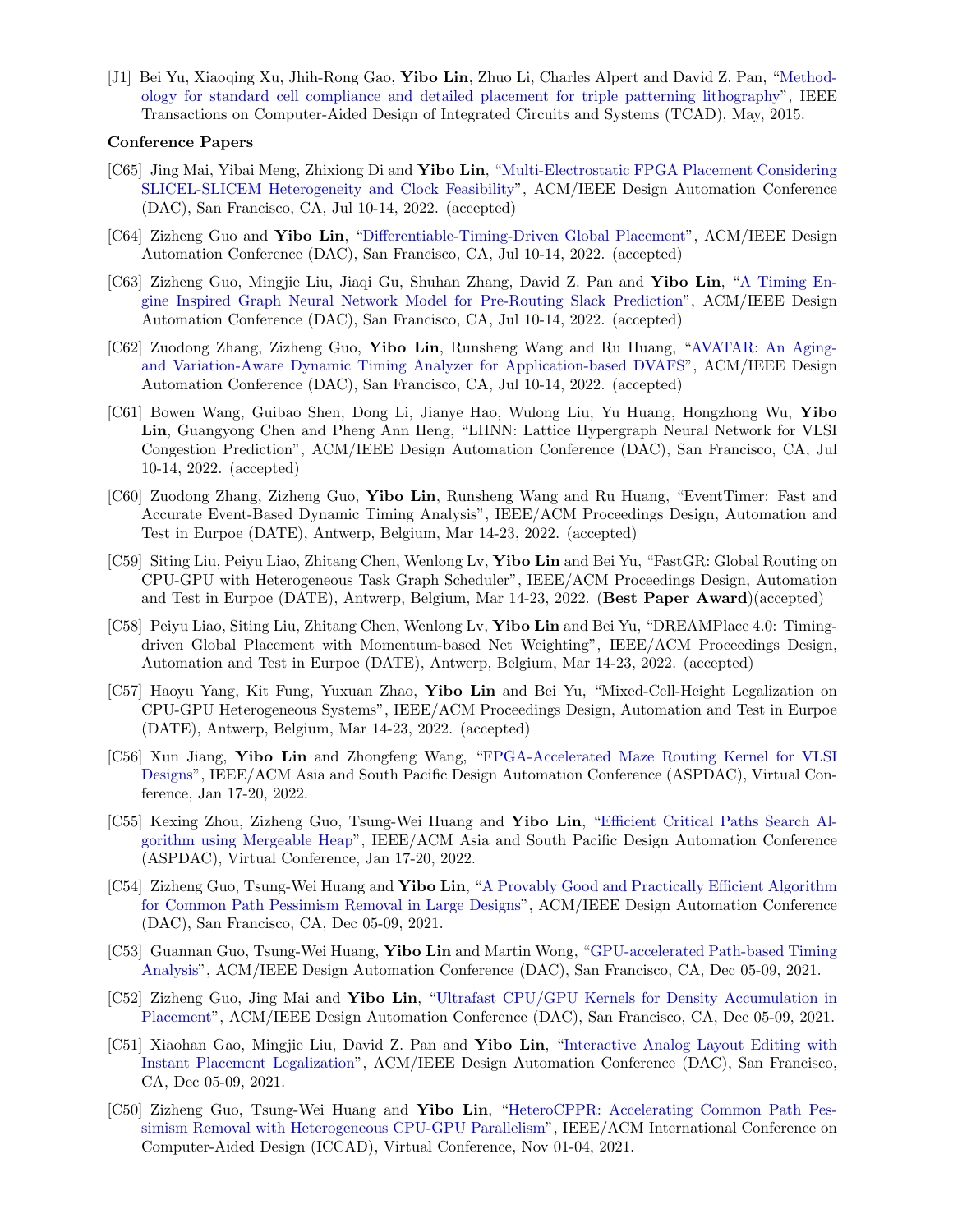- [C49] Guannan Guo, Tsung-Wei Huang, Yibo Lin and Martin Wong, ["GPU-accelerated Critical Path](https://doi.org/10.1109/ICCAD51958.2021.9643504) [Generation with Path Constraints"](https://doi.org/10.1109/ICCAD51958.2021.9643504), IEEE/ACM International Conference on Computer-Aided Design (ICCAD), Virtual Conference, Nov 01-04, 2021.
- [C48] Tong Qu, Yibo Lin, Tianyang Gai, Xiaojing Su, Shuhan Wang, Bojie Ma, Yajuan Su and Yayi Wei, ["Litho-Aware Redundant Local-Loop Insertion Framework With Convolutional Neural Network"](https://doi.org/10.1117/12.2601685), Proceedings of SPIE, San Jose, CA, Sep 27, 2021.
- [C47] Tong Qu, Yibo Lin, Zongqing Lu, Yajuan Su and Yavi Wei, ["Asynchronous Reinforcement Learning](https://doi.org/10.23919/DATE51398.2021.9474007) [Framework for Net Order Exploration in Detailed Routing"](https://doi.org/10.23919/DATE51398.2021.9474007), IEEE/ACM Proceedings Design, Automation and Test in Eurpoe (DATE), Virtual Conference, Feb 01-05, 2021.
- [C46] Siting Liu, Qi Sun, Peiyu Liao, Yibo Lin and Bei Yu, ["Global Placement with Deep Learning-Enabled](https://doi.org/10.23919/DATE51398.2021.9473959) [Explicit Routability Optimization"](https://doi.org/10.23919/DATE51398.2021.9473959), IEEE/ACM Proceedings Design, Automation and Test in Eurpoe (DATE), Virtual Conference, Feb 01-05, 2021.
- [C45] Hongjia Li, Mengshu Sun, Tianyun Zhang, Olivia Chen, Nobuyuki Yoshikawa, Bei Yu, Yanzhi Wang and Yibo Lin, ["Towards AQFP-Capable Physical Design Automation"](https://doi.org/10.23919/DATE51398.2021.9474259), IEEE/ACM Proceedings Design, Automation and Test in Eurpoe (DATE), Virtual Conference, Feb 01-05, 2021.
- [C44] Xiaohan Gao, Chenhui Deng, Mingjie Liu, Zhiru Zhang, David Z. Pan and Yibo Lin, ["Layout](https://doi.org/10.1145/3394885.3431545) [Symmetry Annotation for Analog Circuits with Graph Neural Networks"](https://doi.org/10.1145/3394885.3431545), IEEE/ACM Asia and South Pacific Design Automation Conference (ASPDAC), Tokyo, Japan, Jan 18-21, 2021.
- [C43] Yibo Lin, ["Deep Learning for Mask Synthesis and Verification: A Survey"](https://doi.org/10.1145/3394885.3431624), IEEE/ACM Asia and South Pacific Design Automation Conference (ASPDAC), Tokyo, Japan, Jan 18-21, 2021. (Invited paper)
- [C42] Jiaqi Gu, Zixuan Jiang, Yibo Lin and David Z. Pan, ["DREAMPlace 3.0: Multi-Electrostatics Based](https://doi.org/10.1145/3400302.3415691) [Robust VLSI Placement with Region Constraints"](https://doi.org/10.1145/3400302.3415691), IEEE/ACM International Conference on Computer-Aided Design (ICCAD), Nov 2-5, 2020.
- [C41] Zizheng Guo, Tsung-Wei Huang and Yibo Lin, ["GPU-Accelerated Static Timing Analysis"](https://doi.org/10.1145/3400302.3415631), IEEE/ACM International Conference on Computer-Aided Design (ICCAD), Nov 2-5, 2020.
- [C40] Yibo Lin, ["GPU Acceleration in VLSI Back-end Design: Overview and Case Studies"](https://doi.org/10.1145/3400302.3415765), IEEE/ACM International Conference on Computer-Aided Design (ICCAD), Nov 2-5, 2020. (Invited tutorial)
- [C39] Wei Ye, Mohamed Baker Alawieh, Yuki Watanabe, Shigeki Nojima, Yibo Lin and David Z. Pan, ["TEMPO: Fast Mask Topography Effect Modeling with Deep Learning"](https://doi.org/10.1145/3372780.3375565), ACM International Symposium on Physical Design (ISPD), Taipei, Taiwan, Sep 20-23, 2020. (Best Paper Award)
- [C38] Wei Li, Jialu Xia, Yuzhe Ma, Jialu Li, Yibo Lin and Bei Yu, ["Adaptive Layout Decomposition](https://doi.org/10.1109/DAC18072.2020.9218706) [with Graph Embedding Neural Networks"](https://doi.org/10.1109/DAC18072.2020.9218706), ACM/IEEE Design Automation Conference (DAC), San Francisco, Jul 19-23, 2020.
- [C37] Yibo Lin, David Z. Pan, Haoxing Ren and Brucek Khailany, "DREAMPlace 2.0: Open-Source GPU-Accelerated Global and Detailed Placement for Large-Scale VLSI Designs", China Semiconductor Technology International Conference (CSTIC), Shanghai, China, Jun, 2020. (Invited paper)
- [C36] Rachel Selina Rajarathnam, Yibo Lin, Yier Jin and David Z. Pan, ["ReGDS: A Reverse Engineering](https://doi.org/10.1109/HOST45689.2020.9300272) [Framework from GDSII to Gate-level Netlist"](https://doi.org/10.1109/HOST45689.2020.9300272), IEEE International Workshop on Hardware-Oriented Security and Trust (HOST), San Jose, CA, May 4, 2020.
- [C35] Mingjie Liu, Wuxi Li, Keren Zhu, Biying Xu, Yibo Lin, Linxiao Shen, Xiyuan Tang, Nan Sun and David Z. Pan, "S3DET: Detecting System Symmetry Constraints for Analog Circuits with Graph Similarity", IEEE/ACM Asia and South Pacific Design Automation Conference (ASPDAC), Jan 13-16, 2020. (Best Paper Nomination)
- [C34] Mohamed Baker Alawieh, Wuxi Li, Yibo Lin, Love Singhal, Mahesh Iyer and David Z. Pan, "High-Definition Routing Congestion Prediction for Large-Scale FPGAs", IEEE/ACM Asia and South Pacific Design Automation Conference (ASPDAC), Jan 13-16, 2020.
- [C33] Wuxi Li, Yibo Lin and David Z. Pan, ["elfPlace: Electrostatics-based Placement for Large-Scale](https://doi.org/10.1109/ICCAD45719.2019.8942075) [Heterogeneous FPGAs"](https://doi.org/10.1109/ICCAD45719.2019.8942075), IEEE/ACM International Conference on Computer-Aided Design (ICCAD), Westminster, CO, Nov 4-7, 2019.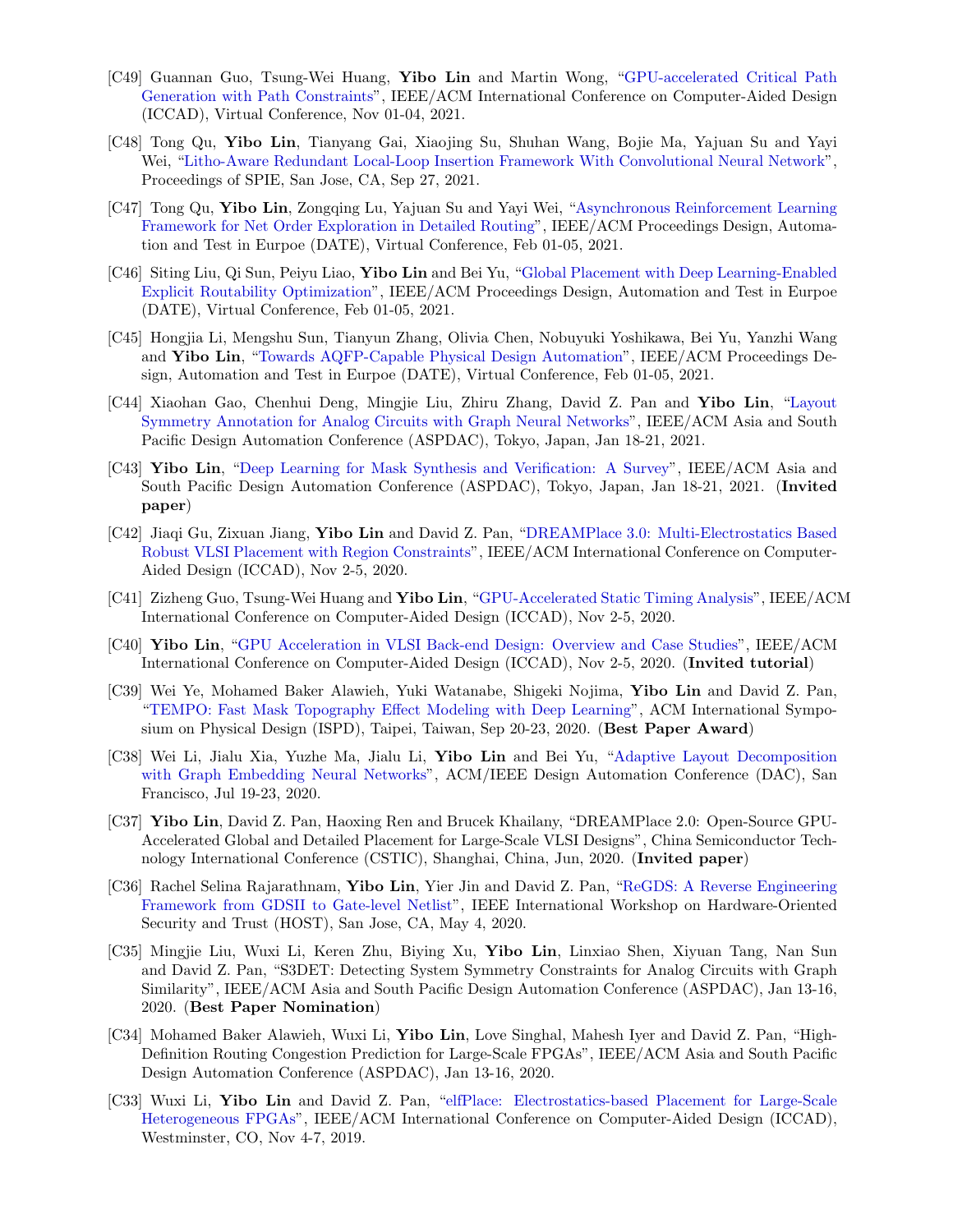- [C32] Keren Zhu, Mingjie Liu, Yibo Lin, Biying Xu, Shaolan Li, Xiyuan Tang, Nan Sun and David Z. Pan, ["GeniusRoute: A New Analog Routing Paradigm Using Generative Neural Network Guidance"](https://doi.org/10.1109/ICCAD45719.2019.8942164), IEEE/ACM International Conference on Computer-Aided Design (ICCAD), Westminster, CO, Nov 4-7, 2019.
- [C31] Chengyue Gong, Zixuan Jiang, Dilin Wang, Yibo Lin, Qiang Liu and David Z. Pan, ["Mixed Precision](https://doi.org/10.1109/ICCAD45719.2019.8942147)" [Neural Architecture Search for Energy Efficient Deep Learning"](https://doi.org/10.1109/ICCAD45719.2019.8942147), IEEE/ACM International Conference on Computer-Aided Design (ICCAD), Westminster, CO, Nov 4-7, 2019.
- [C30] Biying Xu, Keren Zhu, Mingjie Liu, Yibo Lin, Shaolan Li, Xiyuan Tang, Nan Sun and David Z. Pan, ["MAGICAL: Toward Fully Automated Analog IC Layout Leveraging Human and Machine Intelligence"](https://doi.org/10.1109/ICCAD45719.2019.8942060), IEEE/ACM International Conference on Computer-Aided Design (ICCAD), Westminster, CO, Nov 4-7, 2019. (Invited paper)
- [C29] Wei Li, Yuzhe Ma, Qi Sun, Yibo Lin, Iris Hui-Ru Jiang, Bei Yu and David Z Pan, ["OpenMPL: An](https://arxiv.org/abs/1809.07554) [Open Source Layout Decomposer"](https://arxiv.org/abs/1809.07554), International Conference on ASIC (ASICON), Chongqing, China, Oct, 2019. (Invited paper)
- [C28] Yibo Lin, Shounak Dhar, Wuxi Li, Haoxing Ren, Brucek Khailany and David Z. Pan, ["DREAMPlace:](https://doi.org/10.1145/3316781.3317803) [Deep Learning Toolkit-Enabled GPU Acceleration for Modern VLSI Placement"](https://doi.org/10.1145/3316781.3317803), ACM/IEEE Design Automation Conference (DAC), Las Vegas, NV, Jun 2-6, 2019. (Best Paper Award)
- [C27] Wei Ye, Mohamed Baker Alawieh, Yibo Lin and David Z. Pan, ["LithoGAN: End-to-End Lithography](https://doi.org/10.1145/3316781.3317852)" [Modeling with Generative Adversarial Networks"](https://doi.org/10.1145/3316781.3317852), ACM/IEEE Design Automation Conference (DAC), Las Vegas, NV, Jun 2-6, 2019. (Best Paper Nomination)
- [C26] Biying Xu, Yibo Lin, Xiyuan Tang, Shaolan Li, Linxiao Shen, Nan Sun and David Z. Pan, ["Well-](https://doi.org/10.1145/3316781.3317930)[GAN: Generative-Adversarial-Network-Guided Well Generation for Analog/Mixed-Signal Circuit Lay](https://doi.org/10.1145/3316781.3317930)[out"](https://doi.org/10.1145/3316781.3317930), ACM/IEEE Design Automation Conference (DAC), Las Vegas, NV, Jun 2-6, 2019.
- [C25] Mohamed Baker Alawieh, Yibo Lin, Zaiwei Zhang, Meng Li, Qixing Huang and David Z. Pan, ["GAN-](https://doi.org/10.1145/3316781.3317832)[SRAF: Sub-Resolution Assist Feature Generation Using Conditional Generative Adversarial Networks"](https://doi.org/10.1145/3316781.3317832), ACM/IEEE Design Automation Conference (DAC), Las Vegas, NV, Jun 2-6, 2019.
- [C24] Yibo Lin, Zhao Song and Lin F. Yang, ["Towards a Theoretical Understanding of Hashing-Based](https://arxiv.org/abs/1812.10244) [Neural Nets"](https://arxiv.org/abs/1812.10244), International Conference on Artificial Intelligence and Statistics (AISTATS), Okinawa, Japan, Apr 16-18, 2019.
- [C23] Biying Xu, Shaolan Li, Chak-Wa Pui, Derong Liu, Linxiao Shen, Yibo Lin, Nan Sun and David Z. Pan, ["Device Layer-Aware Analytical Placement for Analog Circuits"](https://doi.org/10.1145/3299902.3309751), ACM International Symposium on Physical Design (ISPD), San Francisco, CA, Apr 14-17, 2019. (Best Paper Nomination)
- [C22] Wei Ye, Mohamed Baker Alawieh, Meng Li, Yibo Lin and David Z. Pan, ["Litho-GPA: Gaussian](https://doi.org/10.23919/DATE.2019.8714960) [Process Assurance for Lithography Hotspot Detection"](https://doi.org/10.23919/DATE.2019.8714960), IEEE/ACM Proceedings Design, Automation and Test in Eurpoe (DATE), Florence, Italy, Mar 25-29, 2019.
- [C21] Ying Chen, Yibo Lin, Tianyang Gai, Yajuan Su, Yayi Wei and David Z. Pan, ["Semi-Supervised](https://doi.org/10.1145/3287624.3287685) [Hotspot Detection with Self-Paced Multi-Task Learning"](https://doi.org/10.1145/3287624.3287685), IEEE/ACM Asia and South Pacific Design Automation Conference (ASPDAC), Tokyo, Japan, Jan 21-24, 2019.
- [C20] Wei Ye, Mohamed Baker Alawieh, Yibo Lin and David Z. Pan, ["Tackling Signal Electromigration](https://doi.org/10.1145/3287624.3287688) [with Learning-Based Detection and Multistage Mitigation"](https://doi.org/10.1145/3287624.3287688), IEEE/ACM Asia and South Pacific Design Automation Conference (ASPDAC), Tokyo, Japan, Jan 21-24, 2019.
- [C19] Wei Ye, Yibo Lin, Meng Li, Qiang Liu and David Z. Pan, ["LithoROC: Lithography Hotspot Detection](https://doi.org/10.1145/3287624.3288746) [with Explicit ROC Optimization"](https://doi.org/10.1145/3287624.3288746), IEEE/ACM Asia and South Pacific Design Automation Conference (ASPDAC), Tokyo, Japan, Jan 21-24, 2019. (Invited paper)
- [C18] Yibo Lin, Mohamed Baker Alawieh, Wei Ye and David Z. Pan, ["Machine Learning for Yield Learning](https://doi.org/10.1109/TEST.2018.8624733) [and Optimization"](https://doi.org/10.1109/TEST.2018.8624733), IEEE International Test Conference (ITC), Phoenix, Arizona, Oct, 2018. (Invited paper)
- [C17] Jiong Zhang, Yibo Lin, Zhao Song and Inderjit S Dhillon, ["Learning Long Term Dependencies via](https://arxiv.org/pdf/1803.06585.pdf) [Fourier Recurrent Units"](https://arxiv.org/pdf/1803.06585.pdf), International Conference on Machine Learning (ICML), Stockholm, Sweden, Jun 10-15, 2018.